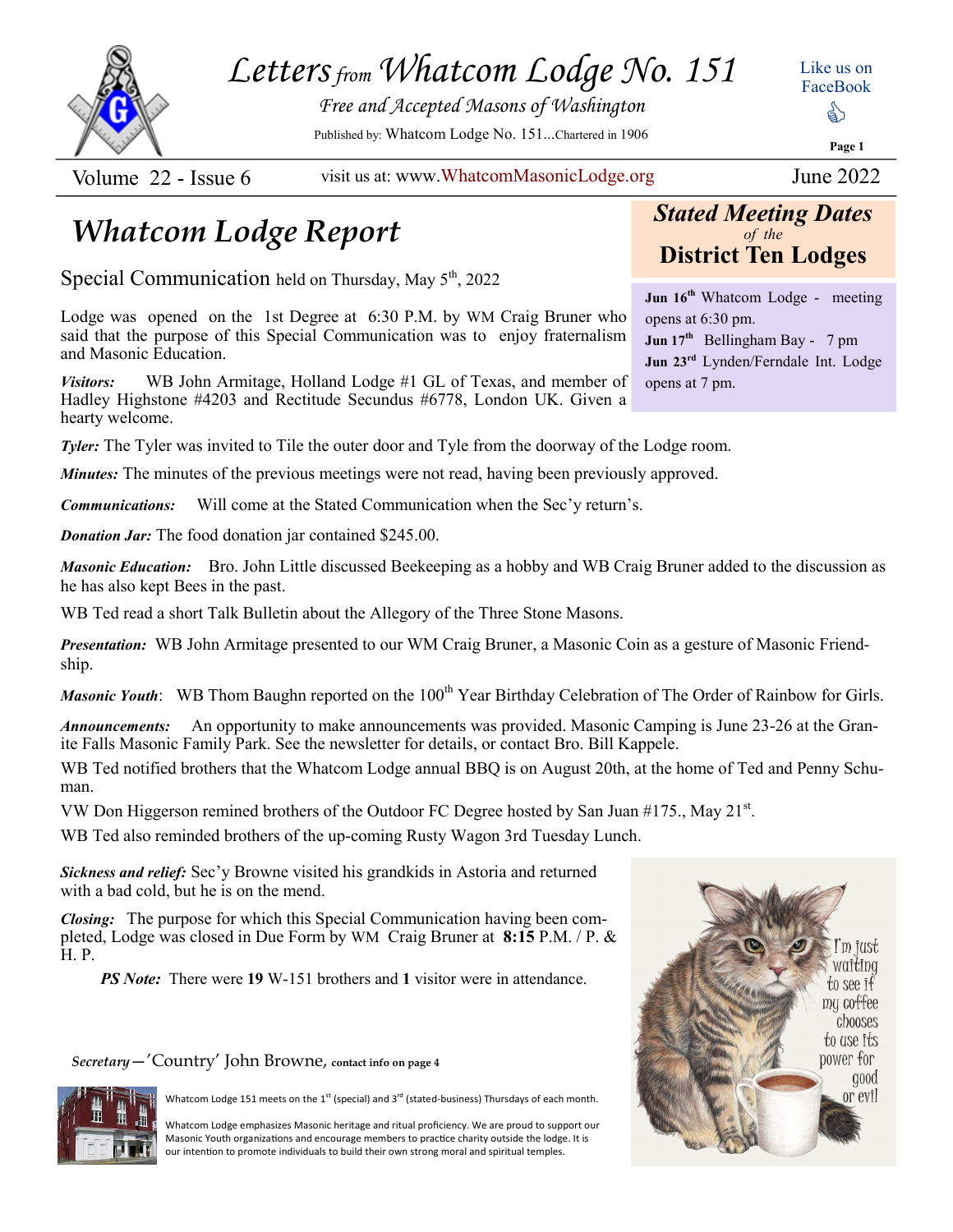### Whatcom Lodge - Stated Communication held on Thursday, May 19th

Lodge was opened on the 1st Degree at 6:30 P.M. by WM Craig Bruner who said that the purpose of this Stated Communication was to take care of Lodge Business.

The Tyler was invited in and he went to the Altar, signed in and then gave his Charge.

*Visitors:* WB John Armitage, Holland Lodge #1 GL of Texas, and member of Hadley Highstone #4203 and Rectitude Secundus #6778, London UK. Given a hearty welcome.

*Reading of the Minutes:* Last meeting's minutes were not read as they were previously approved.

*Communications:* The MSA May Emessay Notes and Short Talk Bulletin items were reviewed. Also a Note from Gerry -Ellen Sleeth was read.

*Finance Report:* We are doing well with \$23,757.41 in checking. Whatcom 151's Edward Jones Inv. Portfolio is down a little and was valued \$866,565.15 as of 1:00 pm, May  $19<sup>th</sup>$ , 2022. Cash portion remains at \$1,093.35.

*Donation Jar:* meal donations \$250.00.

*Bills:* W #3345 in amt. of \$398.01 to Craig Bruner for 5/5/22 dinner **(ck #1522)**; W# 3346 in amt of \$400.05 to Jeckyl & Hyde for May 19th dinner **(ck #1523)**; W #3348 in amt. of \$54.97 to Monte Thompson for dessert on 5/19 **(ck #1525)**; W# 3349 in amt of \$14.99 to Monte Thompson for dessert on 5/5/2022 **(ck #1526)**:

*Pre authorized:* W# 3344 in amt of \$150 to Scottish Rite for Inv #1632 - May Rent **(ck #1521)**; W#3347 in amt of \$100.00 to Sec'y John Browne for May mileage **(ck #1524);** 

It was moved by John Brown, 2nd by Don Higgerson to pay the bills, the motion was *approved*.

*Business or discussion*: WB Ted Schuman brought up the topic of the annual Whatcom BBQ, again to be hosted at this residence. He wonder if the Lodge was willing to underwrite the base cost of meat and beverages etc. It was moved by Frank Myers, 2<sup>nd</sup> by Don Higgerson to authorize up to \$500.00 to cover the base cost of the BBQ. The motion was *approved*.

*Masonic education-program*: VW Don Higgerson was asked by WM Craig to give a brief historical sketch of his life. Bro. Don obliged and noted various highlights. He was involved in Radio and TV back in the 1970's and he owned a restaurant and some rental properties, plus he was a real estate agent. Don was also in the pleasure boat business and was a professional archer for a number of years. VW Don has lived a varied and full life.

WM Craig related an article he'd read about a man who visited Jerusalem not long ago. The man visited a Masonic hangout and noted how diverse the attendance was and yet outside there was violence all around. It was pointed out how in the Masonic Family peace exists even thought strife is around, if only? WB Craig also gave a presentation on the topic of the Point Within the Circle and invited discussion.

*Masonic Youth:* WB Thom Baughn reported that the local chapter of DeMolay is active and our Rainbow Assembly has two new members.

*Announcements:* VW Don Higgerson reminded brothers that the Outdoor FC Degree is this Saturday and invited anyone to call him if they wish to carpool.

The Whatcom Campout is June 23-26, check the May newsletter for details.

The Whatcom BBQ is Sat. August  $20^{th}$  12 to 3 pm, let Ted & Penny know what side dish/dessert you'll bring.

**Sickness & relief:** Kathy Higgerson had a successful cataract surgery.

*Closing:* The purpose for which this Stated Communication having been completed, Lodge was closed in Due Form by WM Craig Bruner at **7:55** P.M. / P. & H. P.

*PS Note:* There were 20 W-151 brothers and 1 visitor in attendance.

Never be a prisoner of your past, it was just a lesson not a life sentence.

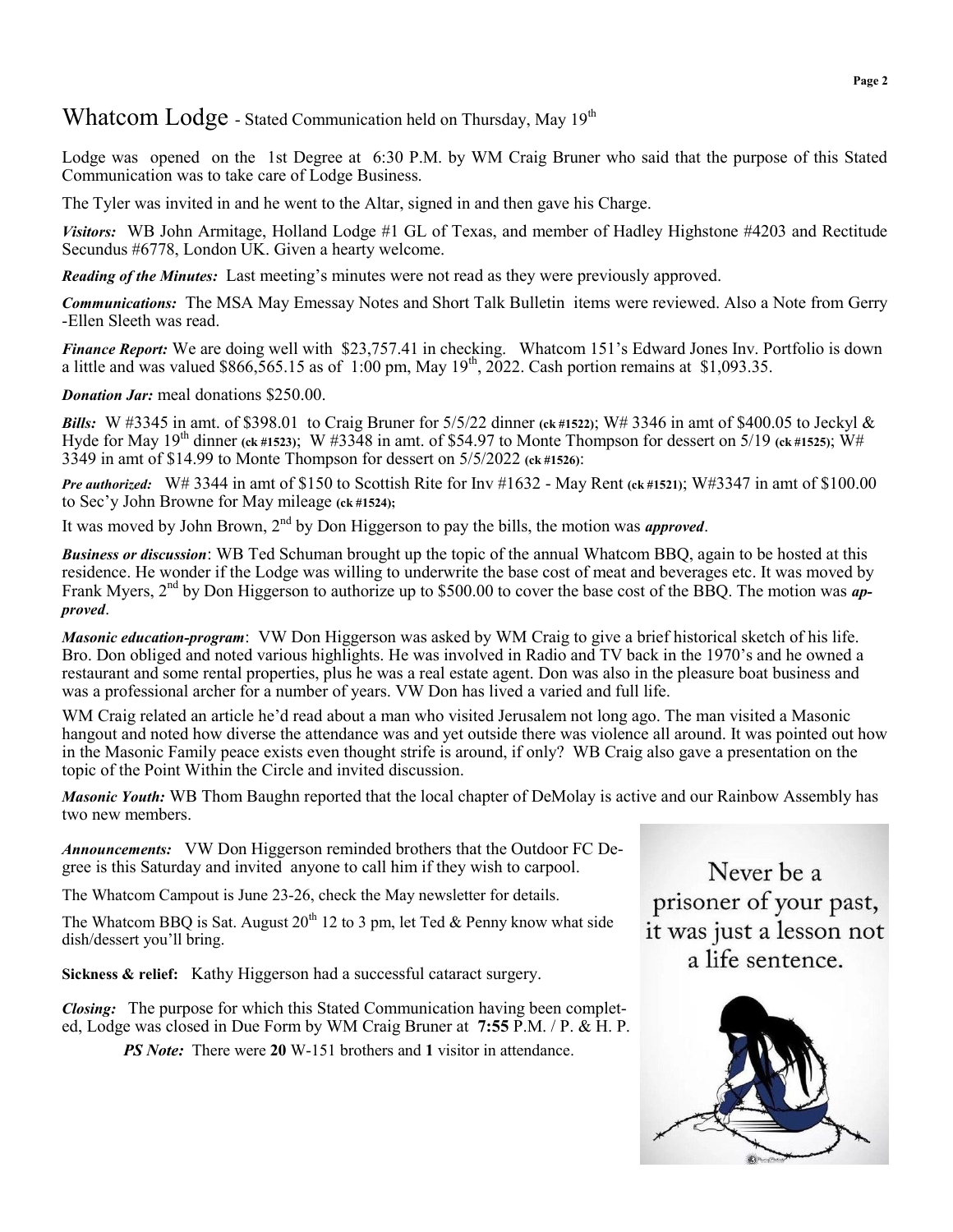## *Correspondence* from Bro. Srivatsan

On May 19<sup>th</sup> your Secretary received the following card from our brother Srivatsan Rangarajan, which included a nice donation to the Lodge. The text is reprinted below:

*Card text reads….*You made such a difference, and it is so deeply appreciated.

*Bro. Srivatsan's message*...

Dear Brethren, *14/May/2022*

Hope and wish all of & families are well & happy!

I have not come to Bellingham for the past 3 years or so, therefore we have not met.

I miss all of you very much, and good energy that flows & flourishes in the Lodge & outside.

Love & affection for you & the Lodge is so much!!

Thank you for having me as your brother!

Hope to meet you again in person soon.

God Bless you All & family

With fraternal Love, *Bro Srivatsan Rangarajan*

> "A person who won't read has no advantage over one who can't read."



- Mark Twain



The annual Mason's Camping Trip in the Masonic Family Park will be held on June 23-26. Please make your own reservations at [masonicfamilypark.net.](http://masonicfamilypark.net/)

This trip is open to our friends at Bellingham Bay #44, Ferndale/Lynden International Lodge #56,

Rainbow girls, Job's Daughters, and DeMolay.

If you have questions or would like some help making a reservation, please call Bill Kappele at (360) 815-4649 or email him at [mastermason7182019@gmail.com.](mailto:mastermason7182019@gmail.com)

"The joy of Being, which is the only true happiness, cannot come to you through any form, possession, achievement, person, or event-through anything that happens. That

joy cannot come to you-ever. It emanates from the formless dimension within you, from consciousness itself and thus is one with who you are."



- Eckhart Tolle

**Common** sense is not a gift, it is a punishment. **Because you** have to deal with everyone who doesn't **have**